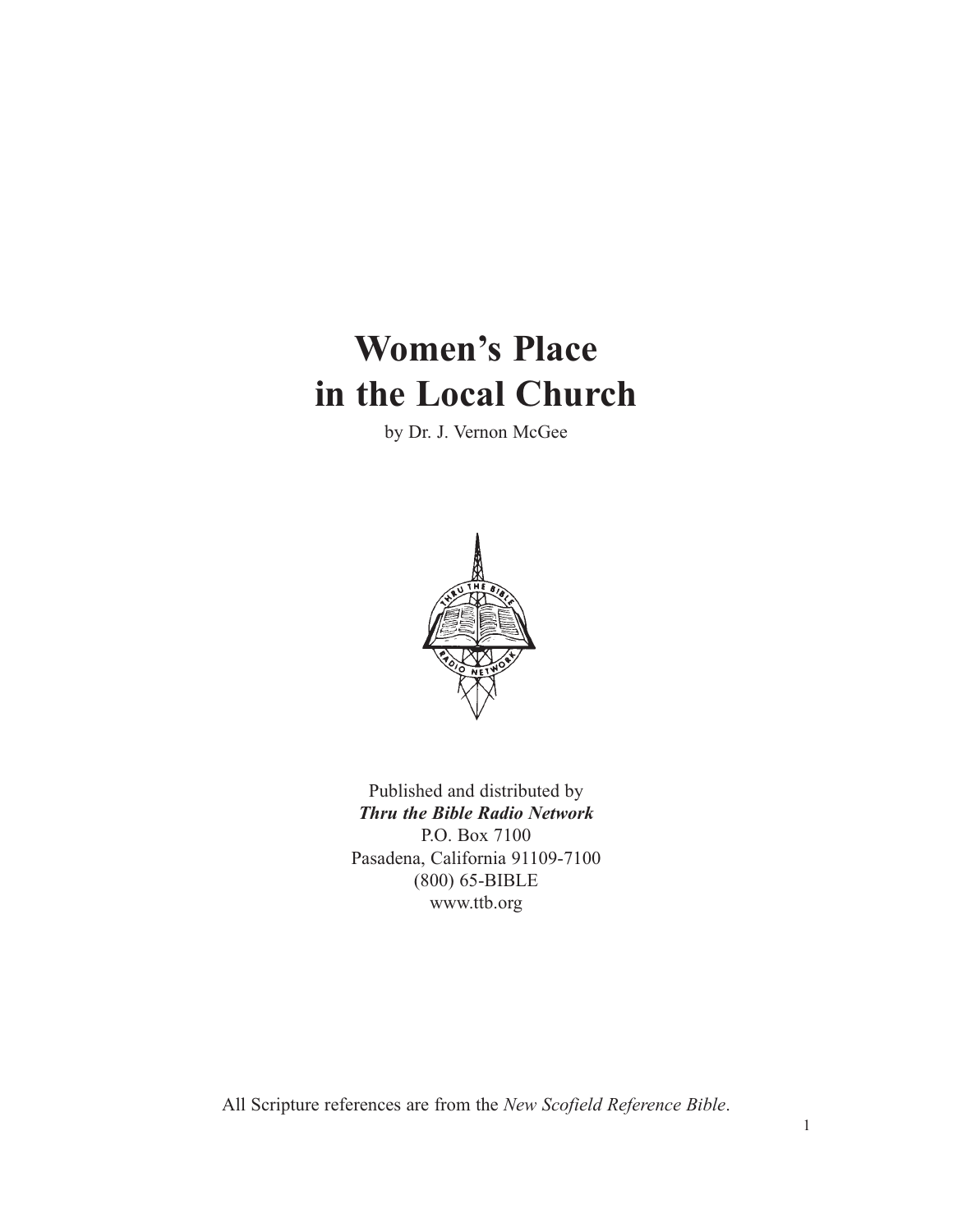*I exhort, therefore, that first of all, supplications, prayers, intercessions, and giving of thanks, be made for all men, for kings, and for all that are in authority, that we may lead a quiet and peaceable life in all godliness and honesty. For this is good and acceptable in the sight of God, our Savior, who will have all men to be saved, and to come unto the knowledge of the truth. For there is one God, and one mediator between God and men, the man, Christ Jesus, who gave himself a ransom for all, to be testified in due time. For this I am ordained a preacher, and an apostle (I speak the truth in Christ, and lie not), a teacher of the Gentiles in faith and verity. I will, therefore, that men pray everywhere, lifting up holy hands, without wrath and doubting; in like manner, also, that women adorn themselves in modest apparel, with godly fear and sobriety, not with braided hair, or gold, or pearls, or costly array, but (which becometh women professing godliness) with good works. Let the woman learn in silence with all subjection. But I permit not a woman to teach, nor to usurp authority over the man, but to be in silence. For Adam was first formed, then Eve. And Adam was not deceived, but the woman, being deceived, was in the transgression. Notwithstanding, she shall be saved in childbearing, if they continue in faith and love and holiness with sobriety.* (1 Timothy 2:1-15)

Today there are two extreme positions relative to the place women should occupy in the local and visible church. Both positions use 1 Timothy 2 to support their stand.

One group permits women to occupy a place of prominence and leadership in all public services. They have women preachers, teachers, choir directors, and officers. In fact, no position in the church is shut to them. As a result, women are not only prominent, but they are dominant in the church. Some of these women are very capable, have wonderful ability, and are used mightily of God.

The late Harry Ironside was once walking with one of his brethren, and they crossed a park where a woman was preaching. His companion said, "Isn't it a shame that a *woman* is there preaching in the park!" Dr. Ironside, in his characteristic manner, said, "Yes, it is a shame there is not some man to take her place." God *is* using women, especially on the mission field, to do the work that men should be doing.

When I was a young pastor in Nashville, Tennessee, a tent was put up across the street from my church. The Baptist preacher in town was a good friend of mine, and together we went over to meet the husband and wife team who were going to hold meetings. The wife did the preaching, and the husband did all the leg work. We watched him putting up the tent and setting out the benches and all that sort of thing. He also led the singing. That's all right if you like it that way, but I don't. However, the Baptist preacher and I gave the meetings all the support we could, because they had good meetings and she *did* preach the gospel.

This is an example of the fact that God has used some of these groups who have women preachers in a definite way; but I think, frankly, that He has used them in spite of, not because of, the position of women among them.

The other extreme position on this issue is taken by those who do not allow women any place at all in their public services. You never hear the voice of a woman in public in their meetings, not even in singing. I have had opportunity for good ministry among some of these folk, but believe me, they push their women to the background. I fear that they lose a great deal of talent and that the women could make a marvelous contribution if they were permitted to do so.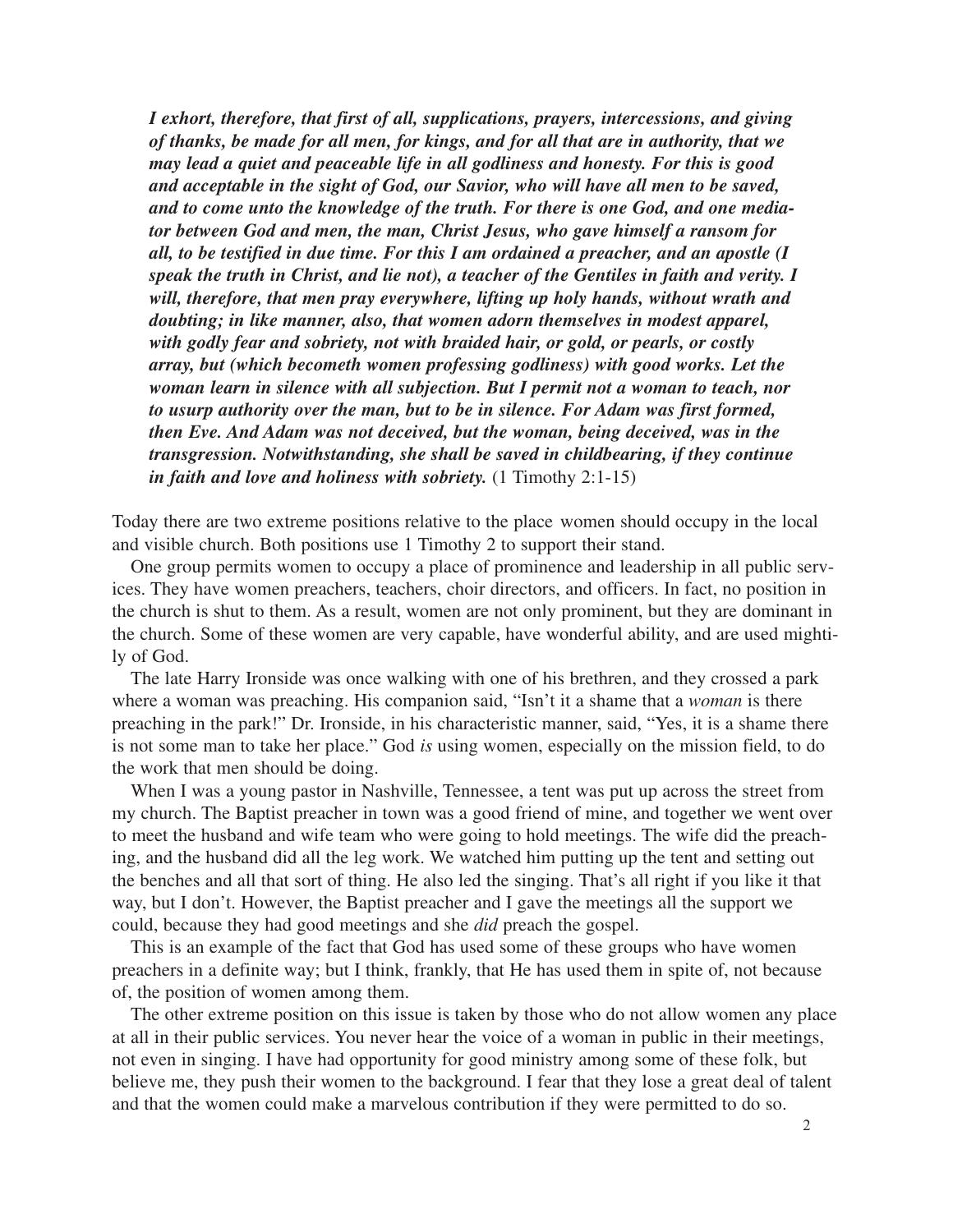To illustrate this, allow me to tell you a story, and I hope you understand that I do so in a facetious manner. There is a little town in the Midwest where there lived a very prominent maiden lady. Everyone agreed that she would have made some man a wonderful wife, but she had never been asked and she died an old maid. The society editor for the local newspaper who normally would cover such a story was out of town, and the sports editor was asked to write up a little notice of this lady's death. He concluded the article with these words:

> Here lie the bones of Nancy Jones: For her, life held no terrors. She lived an old maid, she died an old maid: No hits, no runs, no errors.

Churches miss something when they will not use the talent of their women. God can and will use them in His work.

Between these two extremes, there are many other churches that vacillate back and forth from one position to another.

But why do we have all this confusion regarding this very practical issue? The confusion has been brought about by an unfamiliarity with the Roman world of Paul's day and also by a misunderstanding of this passage of Scripture. So let's look at what the Word of God actually has to say about it.

First of all, let's consider the world in which Paul the apostle lived and a factor of which we hear very little. It is the Mystery religions which were very dominant in the Roman world of Paul's day. They had an influence on the everyday life of the average individual to an extent that we cannot even imagine. It is impossible to understand fully a great deal of what Paul and the other New Testament writers had to say without a knowledge of these Mystery religions.\* Paul met these religions on every hand, and a knowledge of them will explain some things that he wrote.

God *has* used women. In the Word of God we see Deborah, Queen Esther, Ruth, and others. In church history, we find women like Mary Fletcher and Priscilla Gurney. There are multitudes of others whom God has used in a wonderful way.

However, in the Roman world the female principle was a part of all the heathen religions, and women occupied a prominent place in them.

#### **Influence of the Mysteries**

The Mystery religions exerted a potent influence over the Mediterranean world — including the Roman, Greek, and oriental cultures — from 300 B.C. to A.D. 300, from Alexander the Great to Constantine in Rome. They were a dominant factor during the century that began with the Emperor Augustus and saw the birth of the Lord Jesus Christ as well as the ministry of the apostle Paul. That century ended with the Emperor Domitian. This was the period of greatest growth for "the cult of the ruler" — that is, when the ruler himself was exalted, deified, and in many cases actually worshiped.

James Legge, the very scholarly historian, said concerning the Mystery religions of this period that there had probably been no time in the history of mankind when all classes were more given over to the thought of religion. And Aust said of the Mysteries, "The hero is less honored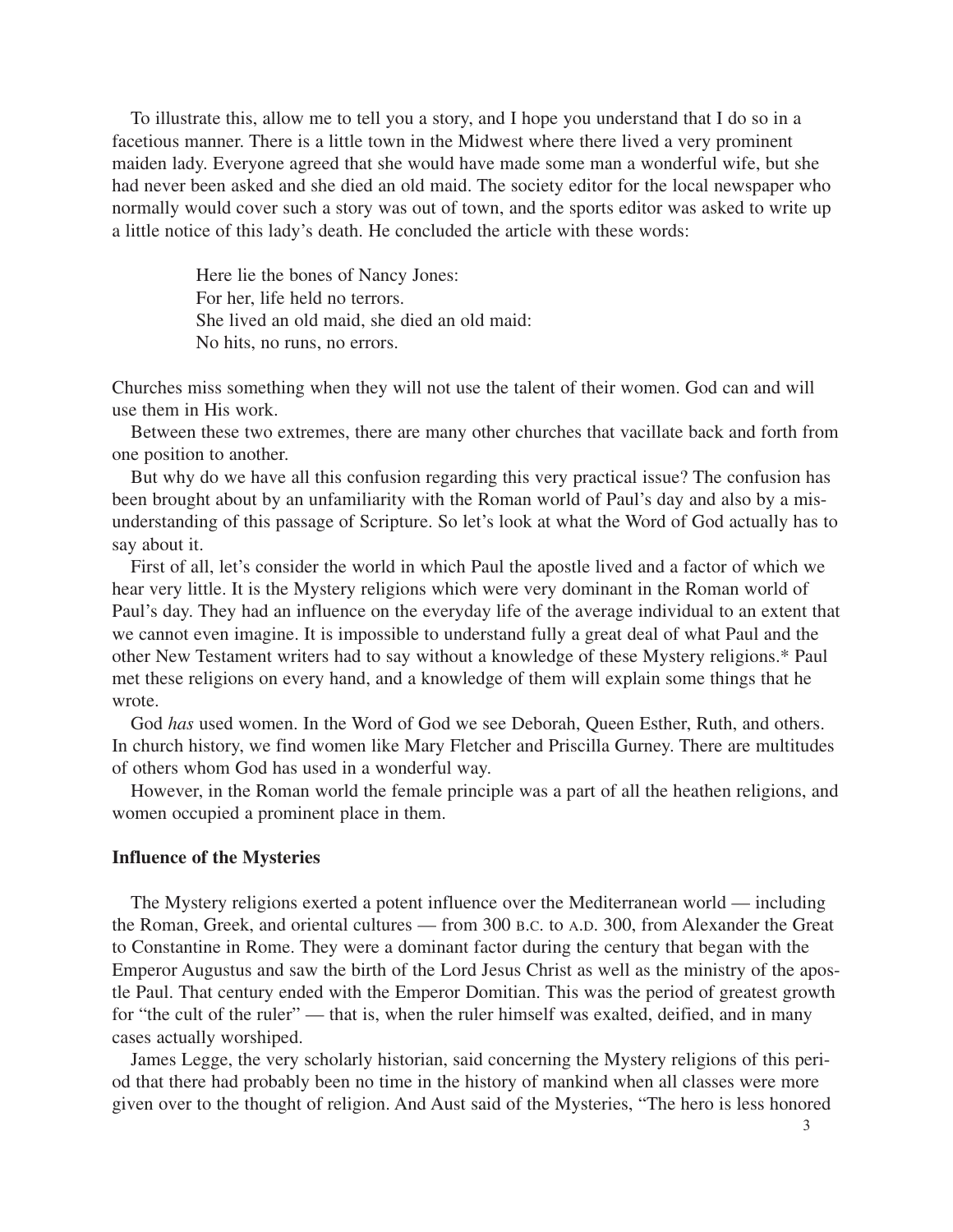than the saint; the religious movement put its seal upon the century."

Some of the great men of the past were members of the Mystery cults. All classes were found in their ranks — from the Emperor and princes to the artisan, laborer, and slave. The outsiders held them in reverential awe. Andocides, the Attic orator, and Alcidiades, the spoiled favorite of the Athenians, were both implicated in and convicted of the serious charge of profaning the Mysteries. Socrates was chided because he did not join.

These religions came into the Roman world because of its contact with the East. This contact brought together that which was bad in both and wedded them through Greek philosophy and religion (actually, at the time, there was a bankruptcy of Greek religion). Alexander the Great scattered all of this throughout the Mediterranean world.

The Mysteries appealed to the emotions rather than to the intellect. It was Aristotle who called attention to this. They were a combination of a secret lodge and a playboy club, but blended with religion. Because they were secret orders, even to this day we do not know a great deal about the rites that were performed in them.

However, we do know certain things. For instance, women were very prominent in them. There always was a female deity somewhere in the Mysteries, and in the initiation gross immorality was practiced. It seems they would select a heathen goddess, then attribute to her all the attributes of the other goddesses. An example is this quotation from one of the Mystery religions regarding "Isis of a thousand names:"

Parent of nature, mistress of all the elements, the firstborn of the ages, whom the Phrygeans adore as the Pessinuntian mother of the Gods, the Athenians as Minerva, the Cyprians as Venus, the Cretans as Dictynion Diana, the Sicilians as Proseprina, the Eleusians as Demeter, others as Juno, or Bellona, others Hecate or Rhamnusia, while the Egyptians and others honor me with my proper name of Queen Isis.

The most prominent of these cults was the Eleusinian Mysteries. They began in Eleusis, the Greek city, but before long they spread out and even the Emperor Augustus was a member, as was Marcus Aurelius. They had a great lodge or temple in the city of Rome. Cicero declared that Athens had given nothing more wonderful to the world than the Eleusinian Mysteries. It probably ranked highest of all of them, yet they engaged in some of the most satanic and diabolic orgies imaginable.

But probably the worst of all the Mysteries was the cult of Dionysus. It was very prominent in the areas to which Paul went in Asia Minor and Greece. It has been termed the crudest and most immoral of all the Mysteries. Plato criticized it, saying, "An immorality of drunkenness seemed to be considered the Dionysian reward of virtue."

Women were in the majority in this cult, and the initiation was horrible. First, you would go through a ritual to make your application for membership. If you were accepted, you would be brought in for the initiation. A robe would be put upon you, and you would be take down into a pit. Above you would be a latticework upon which a living bull was driven. As the bull was being slain, your head and garments would be saturated with its blood. You would lift up your face, letting the blood run into your eyes, ears, and nostrils, and then you would drink it! Then, before the bull died, the female members would make a rush for it, biting its flesh and eating it raw. Actually if there were enough women in attendance, they would consume the entire animal!

It was said that this would change a person, and I can understand that it would bring about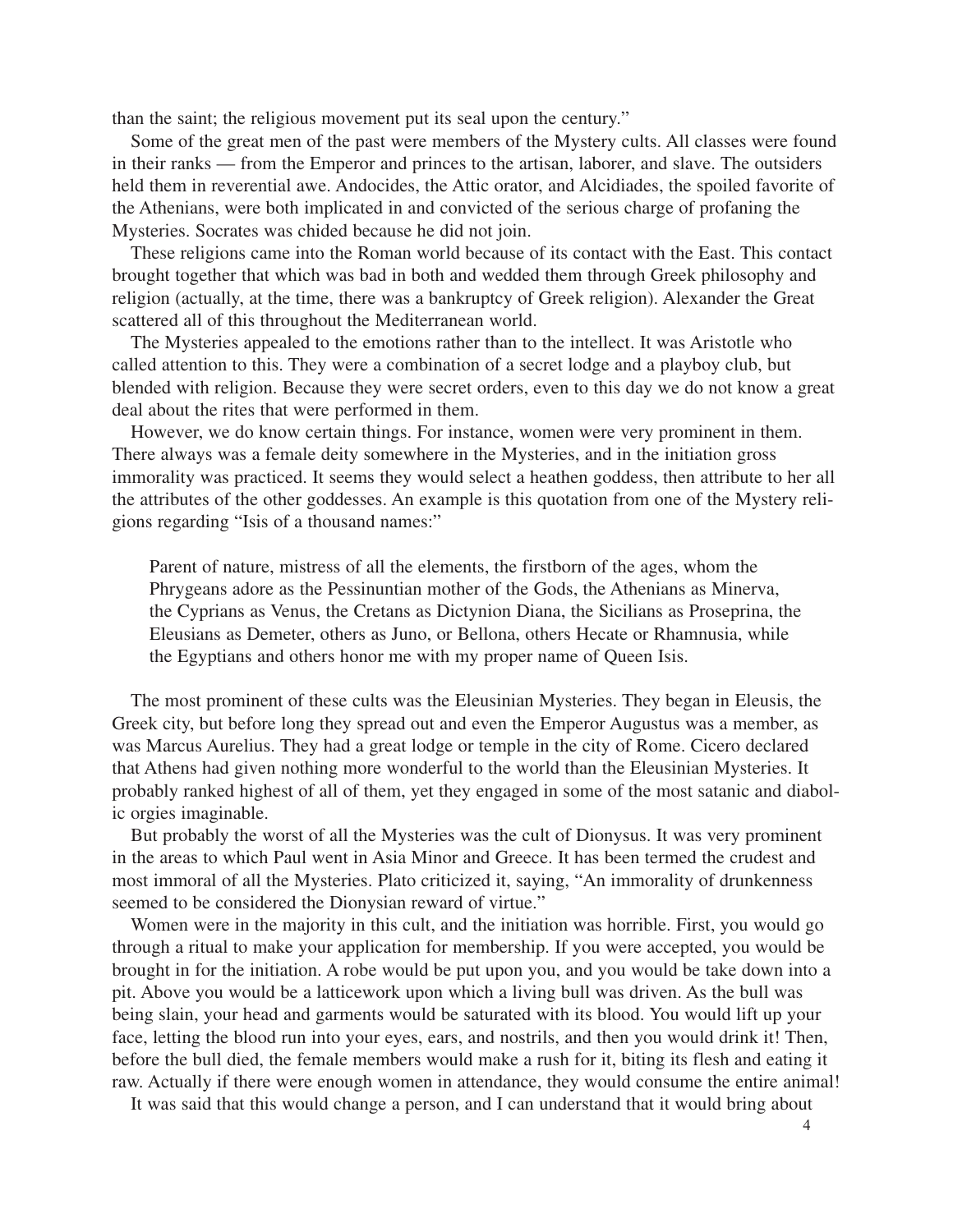quite a change to go through an initiation like that! We hear the results of fraternities that have put on initiations today, and we can imagine what this ancient ritual did to its initiates!

Another Mystery religion, probably the one with which Paul came in contact more than any other, was known as the Great Mother. This cult of the Great Mother who loved the shepherd boy Attis is without doubt one of the most corrupt of all. It was very popular in the Roman Empire. The Ides of March that Caesar was warned against was a celebration of the Great Mother cult. On March 24 there was a celebration of the Day of Blood. This day exceeded the Dionysian orgies in frenzy and barbarism. This is also the cult that Paul encountered in Ephesus. The Ephesians gathered in the amphitheater and were about to mob him, and for about two hours they shouted, "Great is Diana of the Ephesians." This was the cult of the Great Mother.

You see, Paul moved into the Roman Empire and preached the gospel to people steeped in this sort of thing. Many of them came to Christ, and so Paul told the women how they were to act when they went into public worship. Having some knowledge of the Mysteries will help us appreciate what Paul wrote to Christians who came out of that darkness and into the light of the gospel.

#### **Women's Place in the Early Church**

The second source of confusion relative to a woman's place in the local church results from an uncertainty as to what Paul actually said. Let me remind you that Paul, who wrote in such glowing terms of the ministry of women, would certainly not relegate them to the limbo of the lost or to a place of ignominy in the church. He would not have done a thing like that.

You remember that when he sent his letter to Rome, he sent it by Phoebe, and instructed the believers to receive her. She was a deaconess in the church in Cenchreae. He said,

*I commend unto you Phoebe, our sister, who is a servant of the church which is at Cenchreae, that ye receive her in the Lord, as becometh saints, and that ye assist her in whatever business she hath need of you; for she hath been a helper of many, and of myself also.* (Romans 16:1, 2)

Then in his letter to the Philippians, he revealed that women were prominent in that church, writing,

## *I beseech Euodia, and beseech Syntyche, that they be of the same mind in the Lord. And I entreat thee also, true yokefellow, help those women who labored with me in the gospel.* (Philippians 4:2, 3)

It is evident that women occupied an important place in the early church. Of the people Paul mentioned, you will find that the majority of them were women who were assuming prominent roles. We need to keep this in mind as we determine what Paul was saying.

#### **Should Women Lead in Prayer?**

In 1 Timothy 2, Paul was talking about public worship. He gave instructions on what the church was to do when it came together and dealt specifically with the subject of prayer: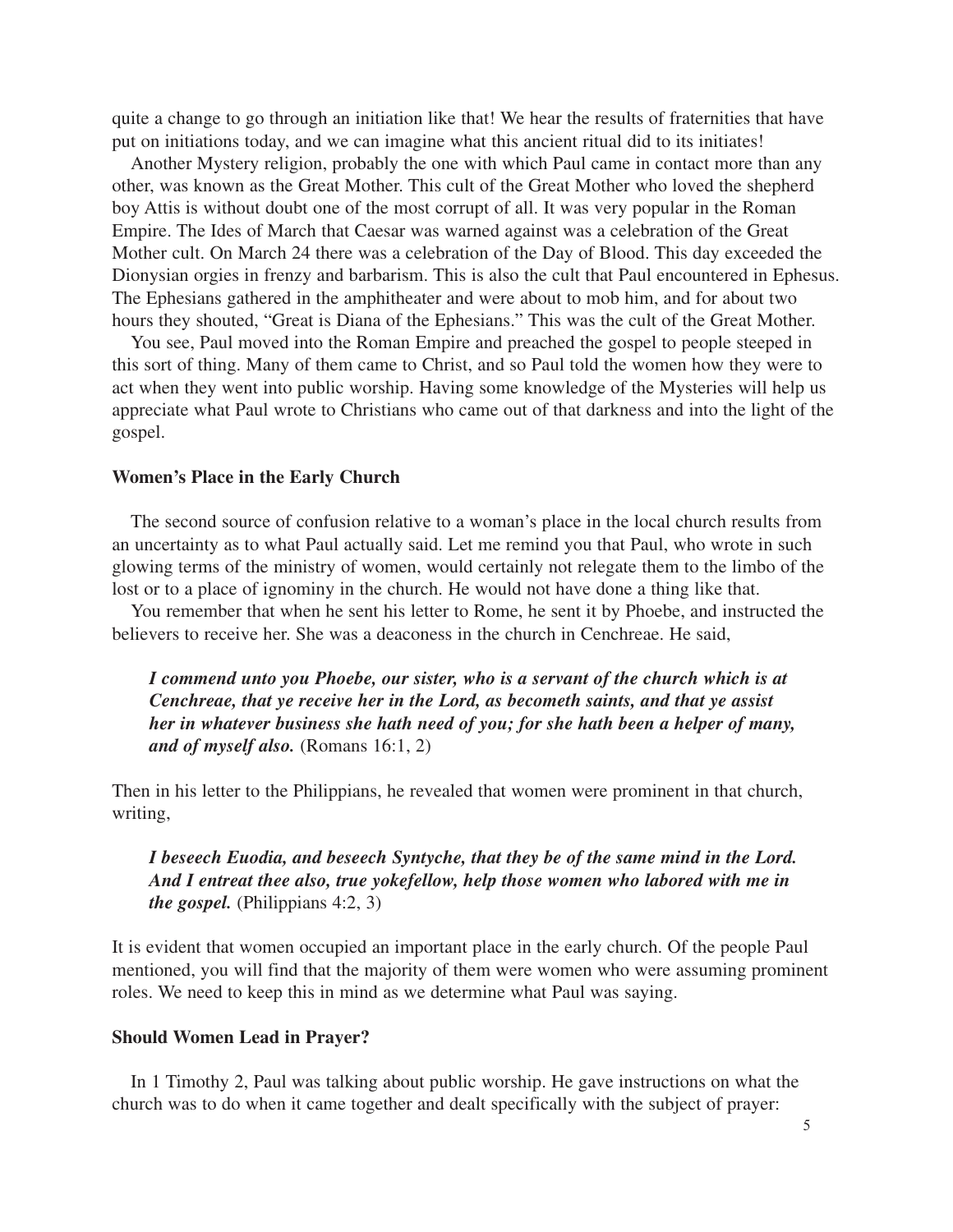*I exhort, therefore, that first of all, supplications, prayers, intercessions, and giving of thanks, be made for all men.* (1 Timothy 2:1)

When the church comes together, we ought to pray for the world — not *around* the world, but *for* the world.

### *For kings, and for all that are in authority…*

We are also to pray for people in authority and public office.

# *…That we may lead a quiet and peaceable life in all godliness and honesty. For this is good and acceptable in the sight of God, our Savior, who will have all men to be saved, and to come unto the knowledge of the truth.* (1 Timothy 2:2-4)

By the way, this last statement is an answer to those who say there are some people who are predestined to be lost. The Word of God makes it very clear that no one is so predestined. God "will have all men to be saved, and to come unto the knowledge of the truth." All people are savable.

Next Paul gave instructions on how each sex is to pray. First of all, the men:

## *I will* [desire]*, therefore, that men pray everywhere, lifting up holy hands, without wrath and doubting.* (1 Timothy 2:8)

"Holy hands" means hands that are dedicated to God. If you are going to pray with your lips, your hands ought to be dedicated to God. Our Pentecostal brethren major in holding up their hands while praying. Frankly, I think it is a wonderful way of praying — the hands and the mouth both dedicated to God. The custom has scriptural sanction! The men are to pray, Paul said, with their hands dedicated to God. In other words, the life and the lips are to be saying the same thing.

He added, "without wrath." That is, we are not to pray with a bad disposition. The word for "wrath" is the same kind of wrath God has, but we can't have it like He has. When you and I get angry we are vindictive, and we should never pray with that attitude.

He also said, "without…doubting," which means without disputing. We should never pray a horizontal prayer — we are not to pray to answer somebody. Have you ever heard anyone pray like that? There's a story about Dwight L. Moody, who called one time upon a brother to pray in one of his services. When the man directed his prayer to the other denominations that were present, Mr. Moody said to him, "Brother, open your eyes. You're not praying, you're preaching!"

You see, there is a lot of praying today that is really preaching and is not praying to God at all. So Paul instructed the believers to hold up hands dedicated to God, without wrath (not a vindictive prayer), and without disputing — not motivated by a wrong spirit, not praying *at* somebody. These are instructions given to men as they pray.

Prayer was still the subject as Paul went on to give instructions to women. Where did this idea arise that women are not to pray in public? Paul didn't say that at all. Somebody may object, saying, "But Paul said in 1 Corinthians 14:34, 'Let your women keep silence in the churches.'" Yes, he did, but notice the context — it's only in reference to talking in tongues.

6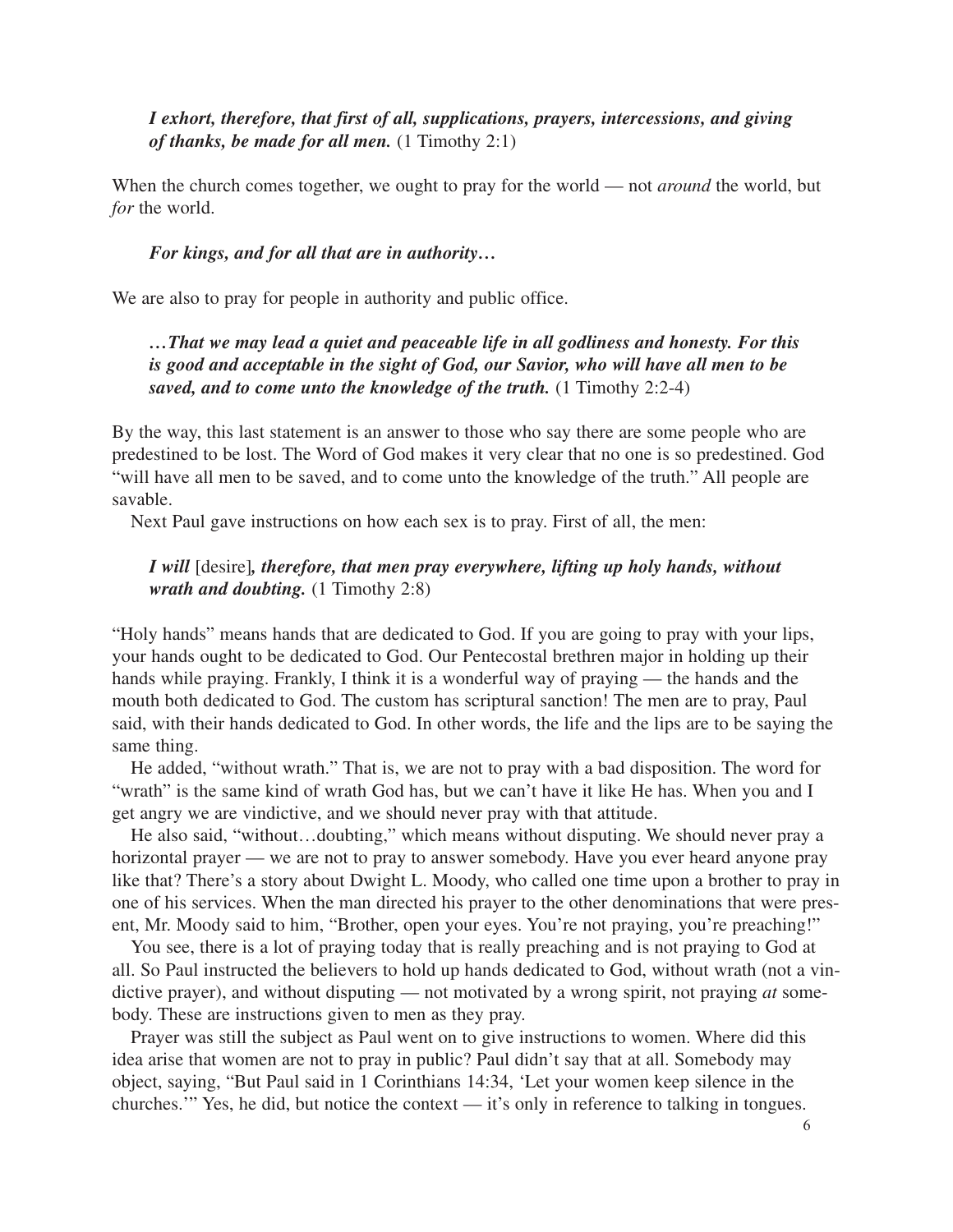Believe me, if that were enforced, the tongues movement would die out in a week! Paul was referring merely to the subject of 1 Corinthians 14, which is speaking in tongues. He was not saying that women are not to speak at all in the church.

#### **What about Adornment?**

*In like manner also, that women adorn themselves in modest apparel, with godly fear and sobriety, not with braided hair, or gold, or pearls, or costly array, but (which becometh women professing godliness) with good works.* (1 Timothy 2:9, 10)

Let me rephrase this in order to bring out what Paul had in mind: "In like manner also [referring to the same subject, which was prayer], my desire is that this is the way women are to pray." Although Paul did not repeat the word "pray*,"* he clearly implied it. You see, he expected women to pray publicly.

"That women adorn themselves in modest apparel." Notice they are to *adorn* themselves. You will be interested to know that the word for "adorn" here is the Greek word *kosmeo.* Does that remind you of an English word you have heard? We get from it our word "cosmetic." Now you may think the Bible says ladies are not to use cosmetics, but it actually says here, "In like manner, I desire also that women pray using cosmetics." The English word "cosmetic" relates to making for beauty, especially of the complexion.

I believe that God intends all of us to look the very best we can. It is tragic when Christians feel they are being pious by looking shabby. God expects us to do the best we can with what we've got. It may seem hopeless in some cases, but even then I think we ought to adorn and improve our situation.

Many years ago at Dallas Theological Seminary, the wives of the students got this idea that the more unkempt they looked, the more pious they were. Some women went around looking as if they hadn't combed their hair in a week! Boy, you wondered what was up there when you looked at them! Finally, Dr. Chafer called in all the wives and gave them a real talking to. He said, "This is not piosity, this is nonsense! You are disgracing the Lord when you look like this." God wants His children to look the best they can.

In the Mystery religions, the women adorned themselves like courtesans, that is, like highclass prostitutes. Paul said, "I want God's women to adorn themselves, but not like that. I want them to adorn themselves in modest apparel, with godly fear." The word "modest" is *kosmios*, meaning orderly and becoming. Paul adds, "and sobriety." In all of the Mystery religions the women were drunk, loud, and boisterous.

Paul said, in effect, "I want Christian women, when they come to the church services and pray publicly [he didn't intend for them to take a back seat], to be dressed with modest apparel, not like courtesans, but looking the very best they can."

A Christian woman is not to be overdressed. Some wag said,

The "practically nothing" my wife has to wear Fills all three closets, plus one that we share!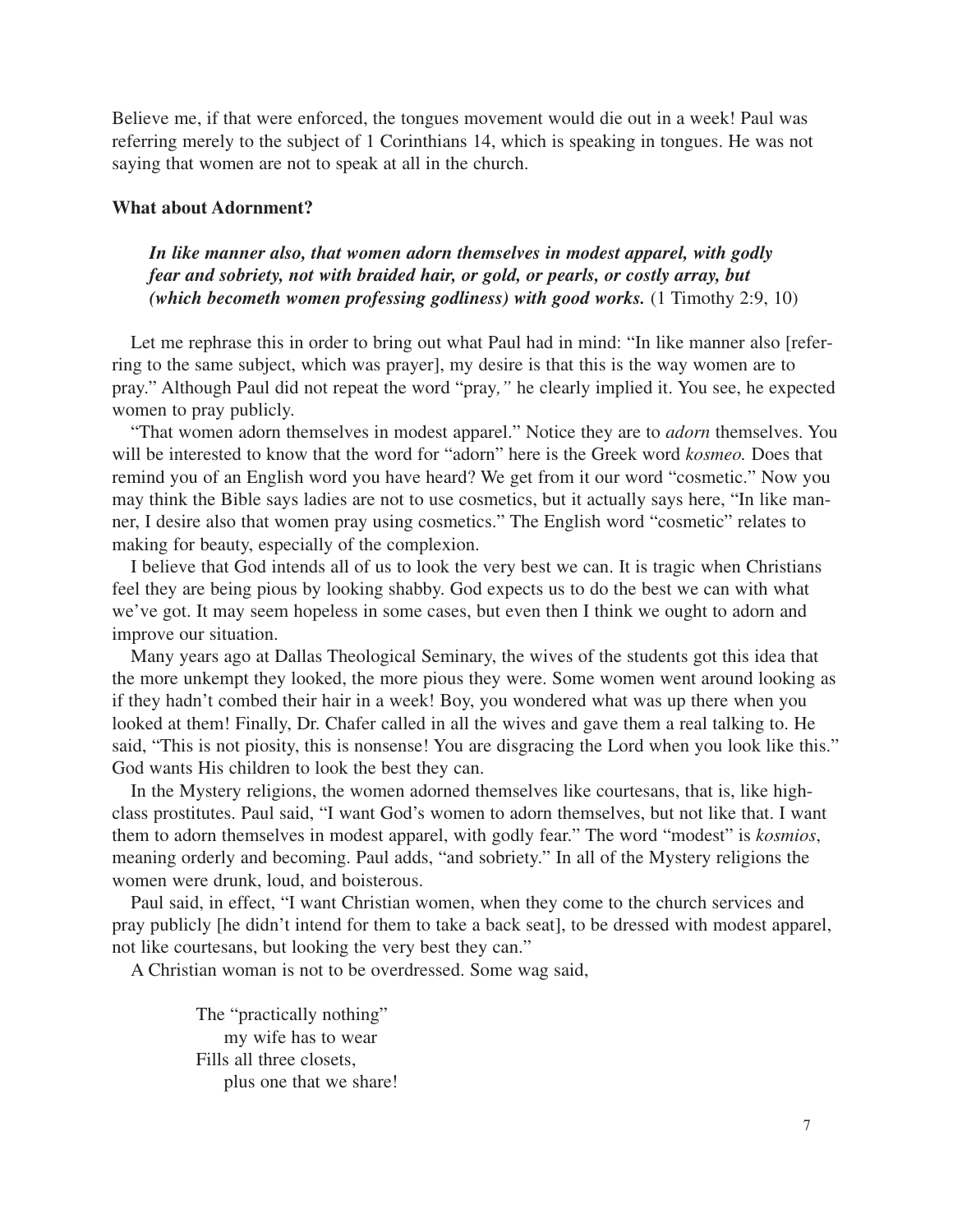This is the case, I'm afraid, with many Christian women. Again, when Paul wrote to the Corinthian believers, he said:

*But every woman that prayeth or prophesieth with her head uncovered dishonoreth her head, for that is even all one as if she were shaved. For if the woman be not covered, let her also be shorn; but if it be a shame for a woman to be shorn or shaved, let her be covered.* (1 Corinthians 11:5, 6)

Why would Paul say that a woman, when she comes in to pray publicly, should have her head covered? Because of a woman's conduct in the Mystery religions. Right in the city of Corinth there was that temple to Diana (or Venus), and in it were a thousand "vestal virgins" who were nothing more nor less than prostitutes. It was immorality in the name of religion. These women had disheveled hair, and they were drinking and carousing. However, many of them turned to Christ and were converted. So Paul told them that they were to be the opposite of what they had been while in the Mystery cults, giving a testimony to the world that they had been converted.

# *In like manner, also, that women adorn themselves in modest apparel, with godly fear and sobriety, not with braided hair, or gold, or pearls, or costly array.* (1 Timothy 2:9)

"Braided hair" probably refers to the elaborate interweaving of the hair with gold or pearls. Let's read what Peter wrote on this subject:

# *Whose adorning, let it not be that outward adorning of braiding the hair, and of wearing of gold, or of putting on of apparel.* (1 Peter 3:3)

It is not saying that no jewelry is to be worn. If it did, it would also prohibit all clothing! They were to be the opposite from that which represented the Mystery religions of that day.

## **Inner Adornment**

Although Christian women are to be adorned and dress modestly and in style, Paul made it very clear that their important adornment is to be on the *inside.*

## *But (which becometh women professing godliness) with good works.* (1 Timothy 2:10)

Note again what Peter wrote to wives, and he was a married man (we're not sure about Paul):

*But let it be the hidden man of the heart in that which is not corruptible, even the ornament of a meek and quiet spirit, which is in the sight of God of great price.* (1 Peter 3:4)

That is the inward adornment, which Paul also talked about. A Christian woman is to be beautiful on the *inside.*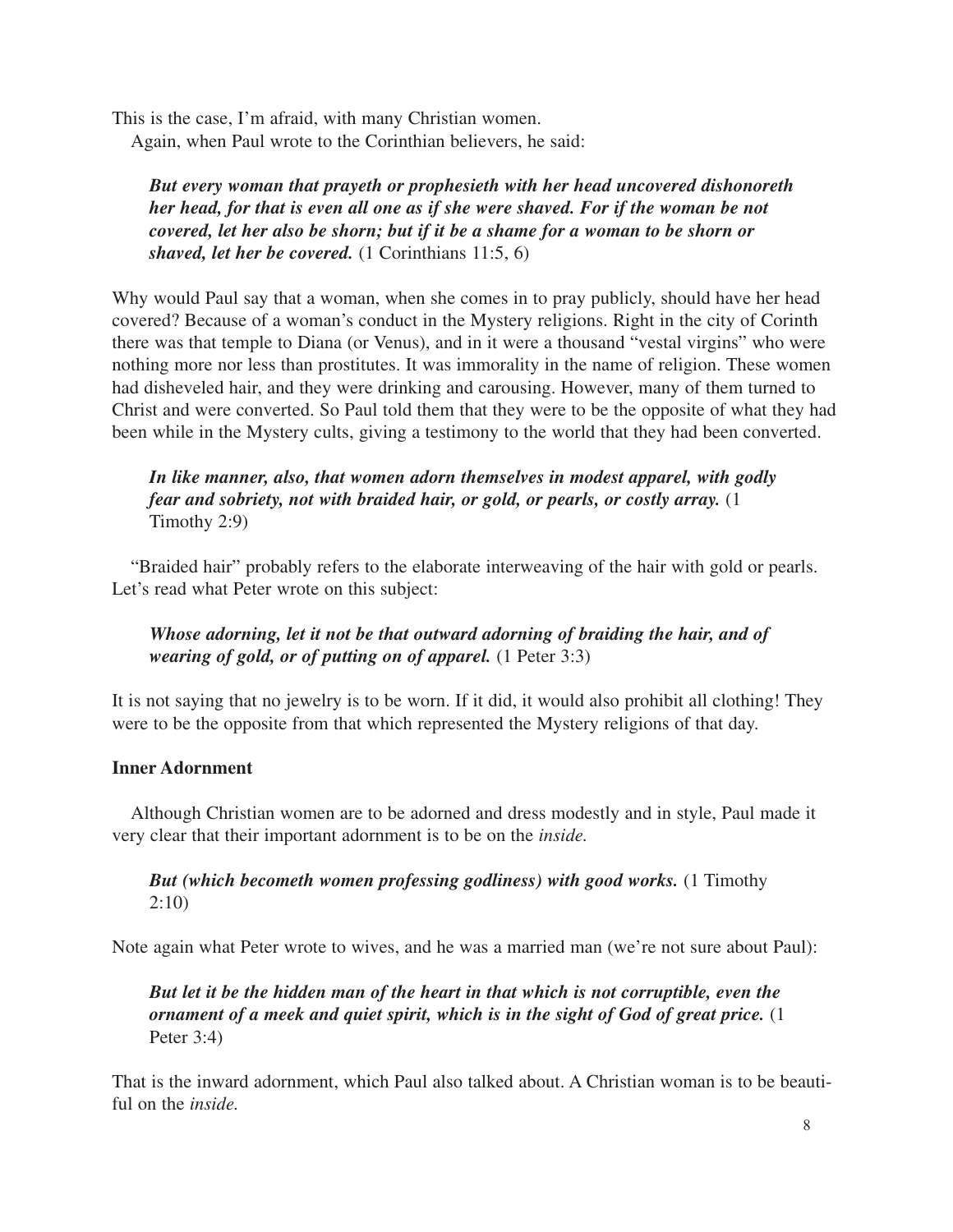One of the most tragic things today is to meet an attractive woman who is as vacant and empty as she can possibly be. Years ago, a talented Hollywood writer made the statement that he had never met so many people with vacant minds and beautiful bodies in all of his life. This same thing can be said of some Christians today. They put all the emphasis on the outside. There needs to be adorning on the inside, my friend.

I love camellias. Down in Texas I never could raise them but had to raise roses instead. Roses have a wonderful fragrance, but when I came out to California I fell in love with camellias. I think they are the most beautiful flower there is, although a camellia has no fragrance whatsoever. One morning I went out to cut some, and I held one of those big, lovely, open flowers. I looked at it and said, "You are just like some women I know. You are beautiful on the outside, but have no fragrance at all."

A Christian woman should be more than a beautiful shell. Paul talked about Christian women having something on the inside. After a woman is a Christian, she will want to grow in love and holiness — becoming a beautiful person on the inside.

#### **What about Headship?**

First, let's look at Peter's words in 1 Peter 3:6. It is interesting that in this passage, Peter was talking to Jewish women, and he used Sarah as an example:

## *Even as Sarah obeyed Abraham, calling him lord; whose daughters ye are, as long as ye do well, and are not afraid with any terror.*

"Sarah obeyed Abraham." Have you read Genesis lately? If you do, you will find that Abraham did practically everything that Sarah suggested. She was a beautiful person on the outside; she was also beautiful on the inside. You can't read the story without coming to this conclusion. Sarah had a great influence on Abraham. But, you see, she took the marvelous place of subjection. She was a helpmeet who guided him in many of the decisions he made.

Now let's go back to Paul's instructions:

## *Let the woman learn in silence with all subjection. But I permit not a woman to teach, nor to usurp authority over the man, but to be in silence.* (1 Timothy 2:11, 12)

This moves us into another area altogether. Paul said women are to pray in public and have other ministries, but when it comes to the area of doctrine, they are to stay out of that particular ministry.

However, women, when they have taken their rightful place, have had the greatest influence on men. John Wesley, I am confident, was put into the ministry, humanly speaking, by a woman. Also, you cannot read the life of Abelard without knowing that in the background there was Heloise, a wonderful Christian woman who influenced his life.

But God says that doctrine is one area He has reserved for men. You can see the wisdom of this. Many of our present-day cults were founded by women. Madame Blavatsky and Mrs. Besant were responsible for Theosophy, which is an admixture of Spiritism and Buddhism. The Fox sisters started Spiritism in its modern form. Mary Baker Glover Patterson Fry Eddy founded Christian Science. It is interesting that women have been founders or they are prominent in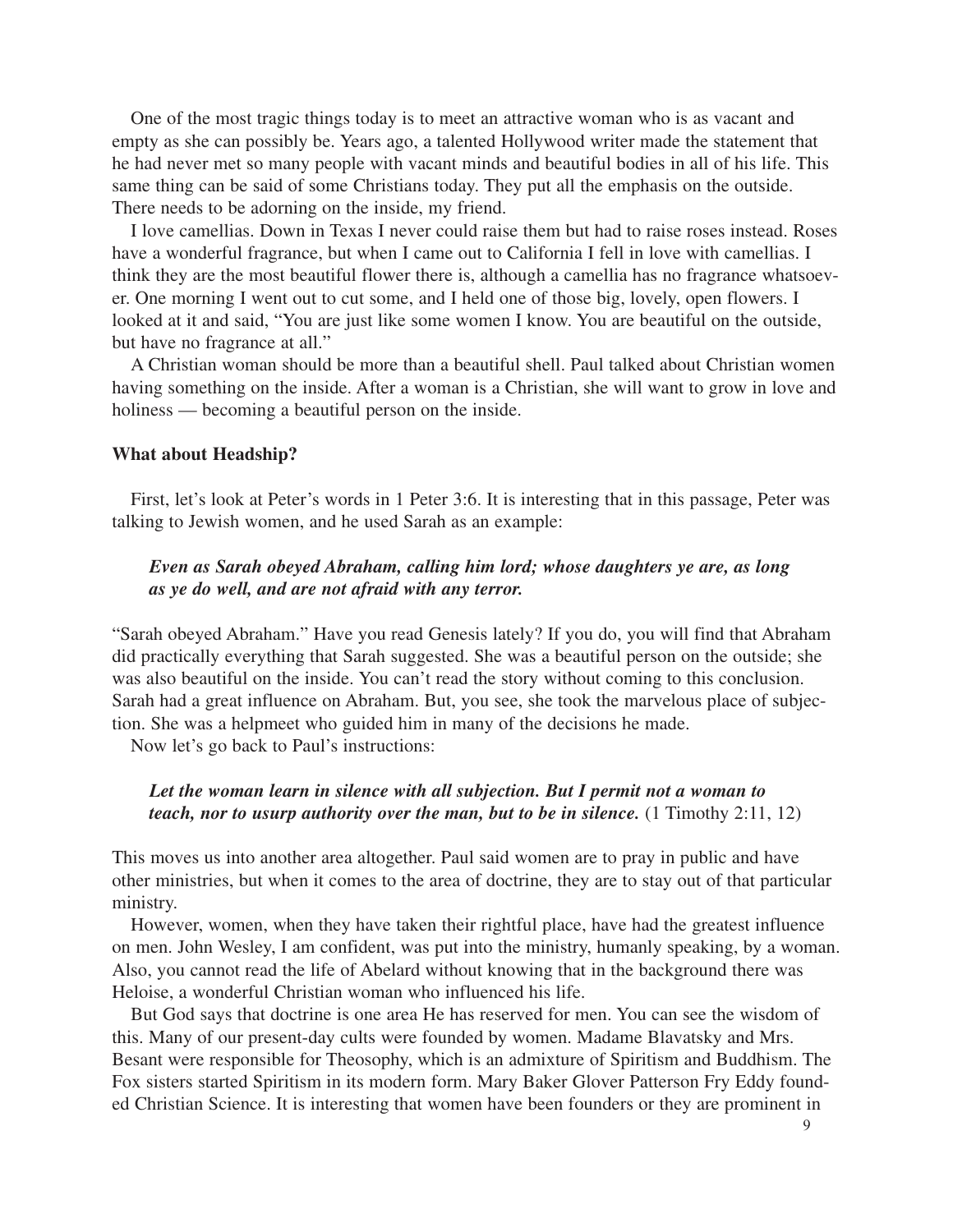this matter of cults today.

It is no accident, therefore, that Paul warned here in 1 Timothy, "I permit not a woman to teach" — that is, to come into the place of doctrine.

"To be in silence" obviously does not mean silent in the sense of not saying anything, but silence in that she is not to "usurp authority over the man." This is a question of headship. Someone must have the authority. In the home, in the church, in a business corporation, in government, there must be somebody who is at the head. God has placed man in the position of headship.

#### *For Adam was first formed, then Eve.* (1 Timothy 2:13)

Man is the head by priority of creation.

## *And Adam was not deceived, but the woman, being deceived, was in the transgression.* (1 Timothy 2:14)

To put this in good Americana, Adam was not deceived, but the woman was really taken in. She was sold a bill of goods. She was the one who was grossly deceived. This suggests that Adam, when he took of the fruit in the Garden of Eden, did it deliberately. He knew what he was doing. He had a choice: He could either walk out of that garden with Eve in sin or stay in the garden and bid her good-bye. He chose to go with her.

My friend, we have a Savior who did a similar thing for the human family. He could have stepped out of this world and returned to heaven. He was without sin, so He did not have to die. But Jesus said that He would willingly lay down His life:

## *No man taketh it from me, but I lay it down of myself. I have power to lay it down, and I have power to take it again. This commandment have I received of my Father.* (John 10:18)

He did not have to go to the cross, but because He loved us, He took our place.

*For he hath made him, who knew no sin, to be sin for us, that we might be made the righteousness of God in him.* (2 Corinthians 5:21)

### **Saved in Childbearing?**

Notice now the concluding verse of 1 Timothy 2. This is one of the most difficult verses to deal with. It looks as if the Bible is saying a woman can be saved by bearing children:

## *Notwithstanding, she shall be saved in childbearing, if they continue in faith and love and holiness with sobriety.* (1 Timothy 2:15)

What does "saved in childbearing" mean? There are several views. One is that the difficulty in rightly understanding this verse is due to the translation of the little preposition "in," which in the Greek is *dia,* meaning "through," so that it should read: "Notwithstanding she shall be saved